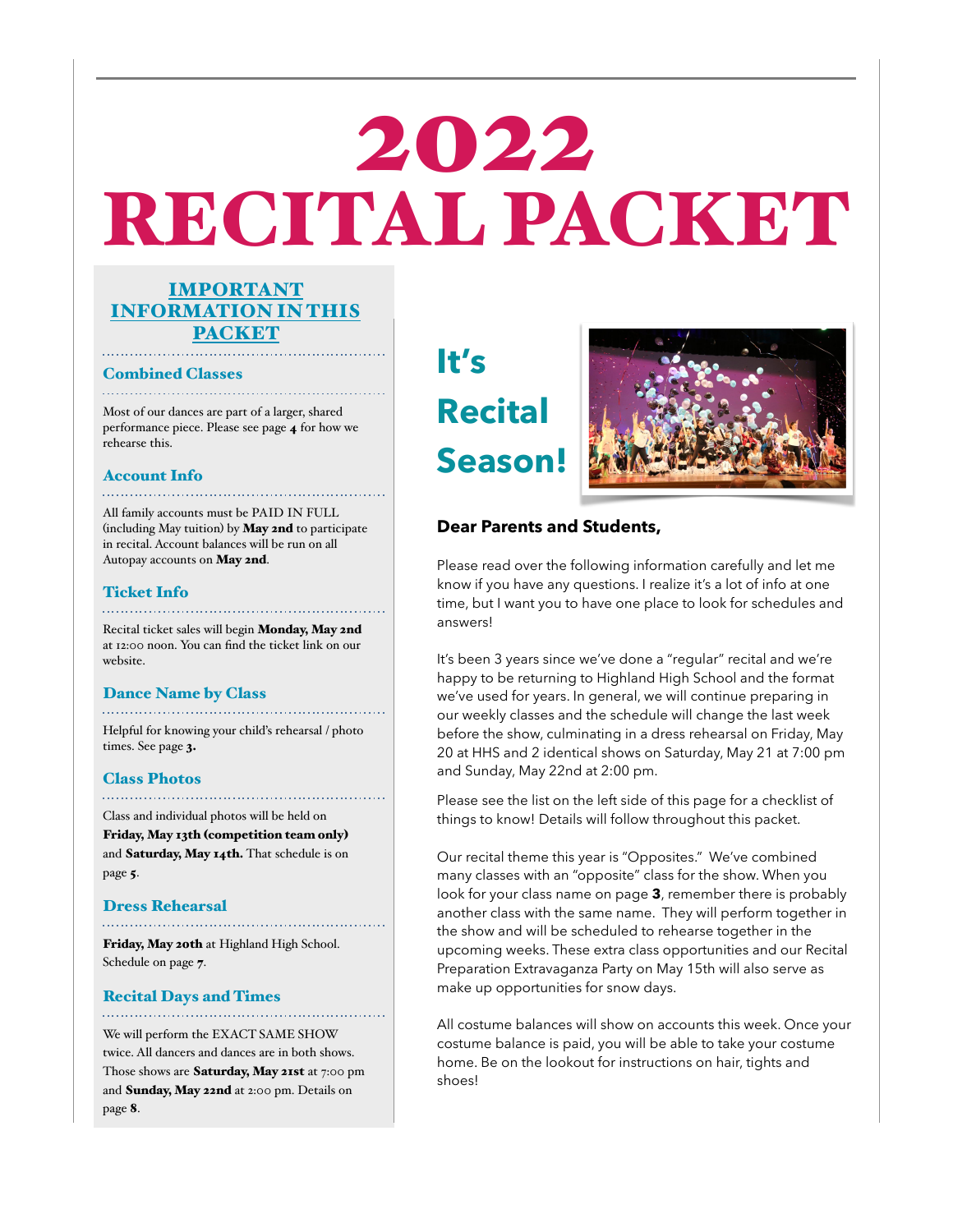## IMPORTANT DATES TO REMEMBER

| <b>May 2 - May 14</b>                              | Combined class rehearsals at <b>STUDIO</b> .<br>See page 3 for details.                                                                              |
|----------------------------------------------------|------------------------------------------------------------------------------------------------------------------------------------------------------|
| <b>Monday, May 2nd</b>                             | Tickets on Sale - details coming soon.<br>All accounts to be PAID IN FULL.<br>Autopay for account balance will be run.                               |
| Friday/Saturday<br><b>May 13-14</b>                | Class/Individual Photos at <b>STUDIO.</b><br>See page 7 for details.                                                                                 |
| <b>Sunday, May 15</b>                              | Recital Preparation Extravaganza Party<br>and Snow Day Make-up Classes<br>Come dance and watch your friends dance!<br>Schedule and Info coming soon! |
| <b>Monday-Thursday</b><br><b>Week Of May 16-19</b> | <b>Final Rehearsals</b><br><b>HELD AT THE STUDIO</b><br><b>ATTENDANCE MANDATORY!</b><br>See page 5 for details.                                      |
| Friday, May 20                                     | Dress Rehearsal<br><b>HELD AT HIGHLAND HIGH SCHOOL</b><br><b>ATTENDANCE MANDATORY!</b><br>See page.                                                  |
| <b>Saturday, May 21</b>                            | Recital at 7:00 pm<br><b>HELD AT HIGHLAND HIGH SCHOOL</b>                                                                                            |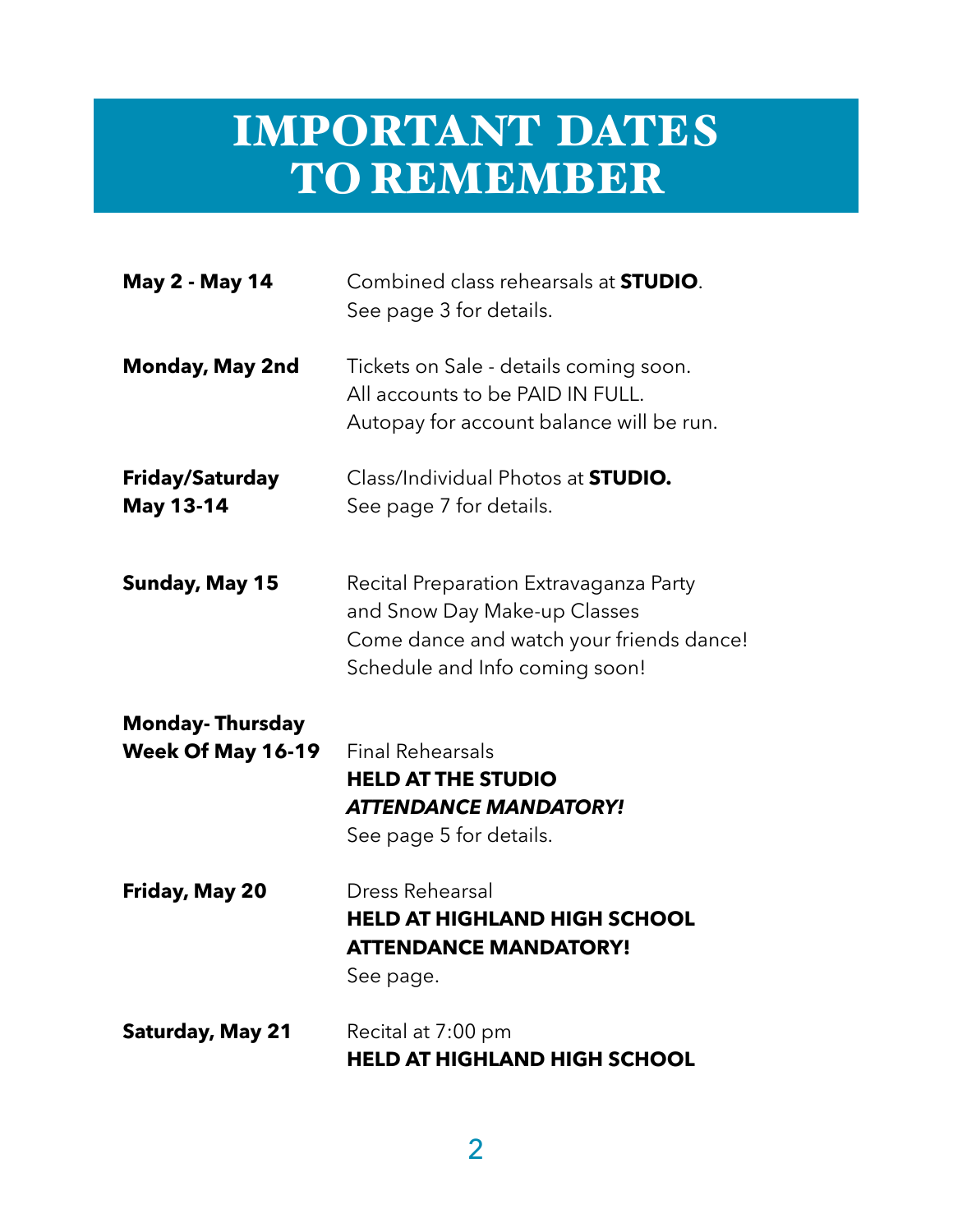## CLASS DANCE NAMES

### **Monday Wednesday**

| Monday 4:30 | Jazz    | Miss Ashley             | Rebels/Goody<br>Two-Shoes | Wednesday<br>4:30 |
|-------------|---------|-------------------------|---------------------------|-------------------|
| Monday 4:30 | Ballet  | Miss Emily              | Major/Minor               | Wednesday<br>5:00 |
| Monday 5:00 | Lyrical | <b>Miss</b><br>Brittany | Young/Old                 | Wednesday<br>5:00 |
| Monday 6:00 | Jazz    | Miss Ashley             | Rebels/Goody<br>Two-Shoes | Wednesday<br>5:30 |
| Monday 6:00 | Jazz    | <b>Miss</b><br>Brittany | Winter/Summer             | Wednesday<br>6:00 |
| Monday 7:30 | Pointe  | Miss Emily              | Major/Minor               | Wednesday<br>6:30 |
| Monday 7:30 | Lyrical | Miss Ashley             | Angels/Demons             | Wednesday<br>8:00 |

|              |                    | Tuesday                 |                     |                   | Thursday             |           |
|--------------|--------------------|-------------------------|---------------------|-------------------|----------------------|-----------|
| Tuesday 4:30 | Musical<br>Theatre | Miss Jessica            | A Musical           | Thursday 4:30     | Contemporary         | Miss Ash  |
| Tuesday 4:30 | Hip<br>Hop         | Miss Ashley             | High/Low            | Thursday 4:45     | <b>Ballet</b>        | Miss Emi  |
| Tuesday 5:30 | Combo              | Miss Jessica            | Opposites           | Thursday 5:00     | Combo                | Miss Jess |
| Tuesday 5:30 | Hip<br>Hop         | <b>Miss</b><br>Brittany | High/Low            | Thursday 6:00     | Jazz                 | Miss Ash  |
| Tuesday 5:30 | Acro               | Miss Ashley             | Rich Girl/Poor Girl | Thursday 6:00     | Tap                  | Miss Emi  |
| Tuesday 6:30 | Tap                | Miss Jessica            | Quiet/Loud          | Thursday 7:30     | Acro                 | Miss Ash  |
| Tuesday 6:30 | <b>Hip</b><br>Hop  | <b>Miss</b><br>Brittany | High/Low            |                   |                      |           |
| Tuesday 6:30 | Acro               | Miss Ashley             | Rich Girl/Poor Girl |                   | Friday/Saturday      |           |
| Tuesday 7:30 | Hip<br>Hop         | <b>Miss</b><br>Brittany | High/Low            | Friday 4:30       | <b>Ballet</b>        | Miss Emi  |
| Tuesday 7:30 | Lyrical            | Miss Ashley             | Angels/Demons       | Saturday<br>10:15 | Creative<br>Movement | Miss Brit |

### Wednesday<br>4:30 Combo Miss Jessica Opposites 5:00 Ballet Miss Emily Classical/ Contemporary Wednesday<br>5:00 Ballet Mr Hunter Staccato/ Legato Wednesday<br>5:30 5:30 Ballet Miss Jessica Allegro/ Adagio 6:00 Tap Miss Emily Sun/Moon 6:30 Tap Miss Jessica Quiet/Loud Wednesday<br>8:00 Pointe Mr Hunter Staccato/ Legato

|              |                    | Tuesday                 |                     |               | Thursday      |              |                               |
|--------------|--------------------|-------------------------|---------------------|---------------|---------------|--------------|-------------------------------|
| Tuesday 4:30 | Musical<br>Theatre | Miss Jessica            | A Musical           | Thursday 4:30 | Contemporary  | Miss Ashley  | Young/Old                     |
| Tuesday 4:30 | Hip<br>Hop         | Miss Ashley             | High/Low            | Thursday 4:45 | <b>Ballet</b> | Miss Emily   | Allegro/<br>Adagio            |
| Tuesday 5:30 | Combo              | Miss Jessica            | Opposites           | Thursday 5:00 | Combo         | Miss Jessica | Opposites                     |
| Tuesday 5:30 | Hip<br>Hop         | <b>Miss</b><br>Brittany | High/Low            | Thursday 6:00 | Jazz          | Miss Ashley  | Winter/<br>Summer             |
| Tuesday 5:30 | Acro               | Miss Ashley             | Rich Girl/Poor Girl | Thursday 6:00 | Tap           | Miss Emily   | Sun/Moon                      |
| Tuesday 6:30 | Tap                | Miss Jessica            | Quiet/Loud          | Thursday 7:30 | Acro          | Miss Ashley  | Upside Down/<br>Right Side Up |

| Miss Ashley      | Rich Girl/Poor Girl | <b>Friday/Saturday</b> |                      |               |                            |  |
|------------------|---------------------|------------------------|----------------------|---------------|----------------------------|--|
| Miss<br>Brittany | High/Low            | Friday 4:30            | <b>Ballet</b>        | Miss Emily    | Classical/<br>Contemporary |  |
| Miss Ashley      | Angels/Demons       | Saturday<br>10:15      | Creative<br>Movement | Miss Brittany | Opposites                  |  |
|                  |                     | Saturday<br>11:00      | Combo                | Miss Brittany | Opposites                  |  |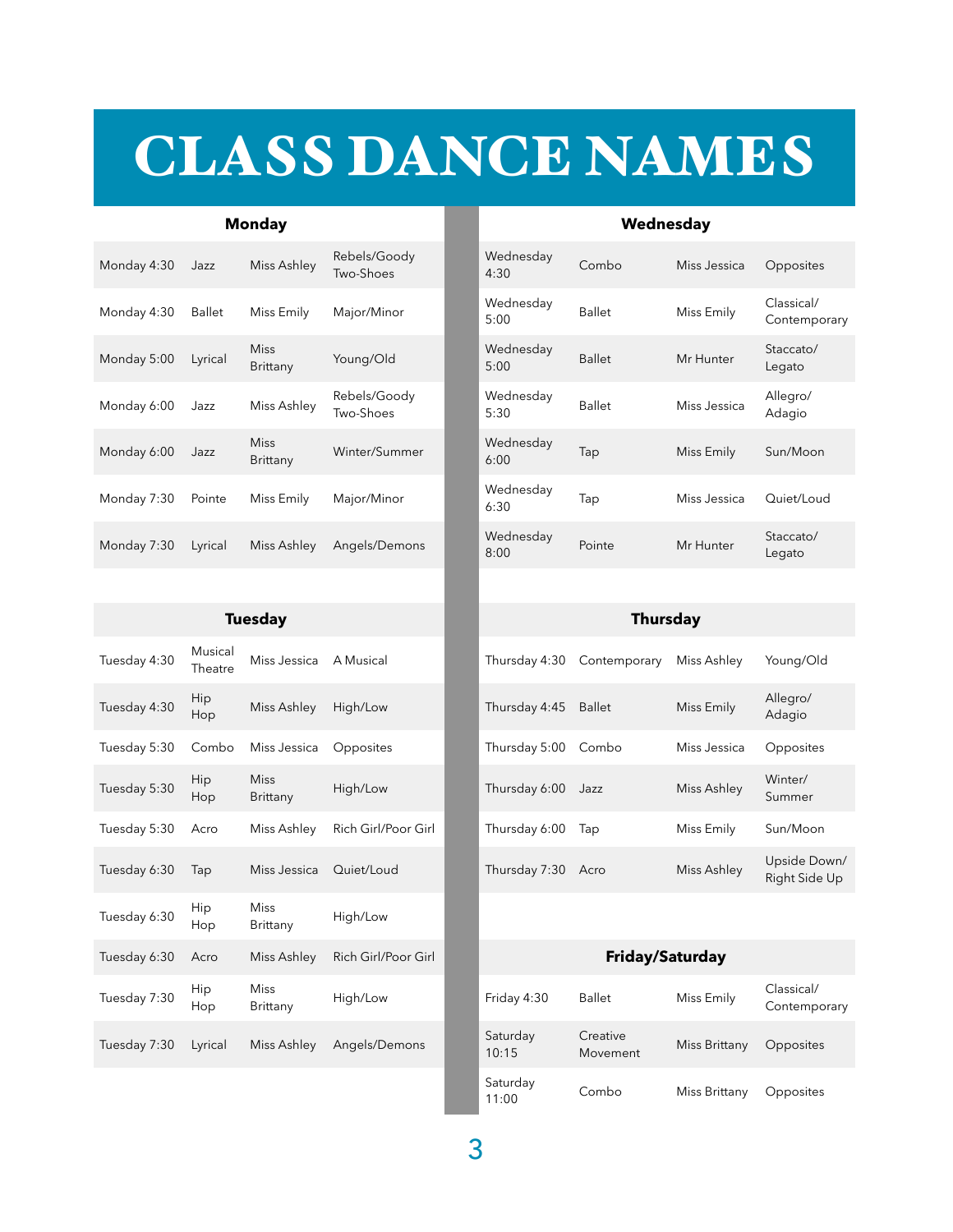# COMBINED CLASSES

During the weeks of **May 2nd** and **May 9th**, you are invited to come to the class you are combined with! This is IN ADDITION to your regular class.

For instance, Miss Ashley's Tuesday 5:30 and Tuesday 6:30 Acro classes are both doing the Rich Girl/Poor Girl dance. Dancers in the 5:30 class should come to that class, but are ALSO invited to stay for the 6:30 class and vice versa. These weeks are "open" classes and we encourage you to come as often as you can!

Some classes (especially for older dancers who have scheduling conflicts) will have specifically scheduled additional rehearsals, but those classes will be contacted on an individual basis.

## IN STUDIO REHEARSALS

The week of **May 16-19** we will hold our final in-studio rehearsals.

These classes are **MANDATORY**, so please make sure you're aware of your schedule and make arrangements for your dancer's attendance. Please notify Jessica immediately if you have a conflict or concern about attendance. **Failure to attend will result in removal from show.**

Your class may NOT meet at its regular time. Please see below!

|               | Monday, May 16                           |             | <b>Wednesday, May 18</b>                         |
|---------------|------------------------------------------|-------------|--------------------------------------------------|
| 4:30-5:30     | Rebels/Goody Two-Shoes                   | 4:30-5:30   | Combo (Wednesday 4:30/Saturday 11:00<br>classes) |
| $5:00 - 5:30$ | Creative Movement (Saturday 10:15 class) | 4:30-5:30   | Classical/Contemporary                           |
| 5:30-6:30     | Winter/Summer                            | 5:30-6:30   | Allegro/Adagio                                   |
| $6:30-7:30$   | Major/Minor                              | $6:30-7:30$ | Staccato/Legato                                  |
| 7:30-8:00     | <b>Musical Theatre</b>                   |             |                                                  |
|               |                                          |             |                                                  |
|               | Tuesday, May 17                          |             | Thursday, May 19                                 |
| 4:30-5:30     | High/Low                                 | 4:30-5:30   | Young/Old                                        |
| 5:30-6:30     | Combo (Tuesday 5:30 class only)          | $5:00-6:00$ | Combo (Thursday 5:00 class only)                 |
| $5:30-6:30$   | Rich Girl/Poor Girl                      | $5:30-6:30$ | Sun/Moon                                         |
| $6:30-7:30$   | Quiet/Loud                               | $6:30-7:30$ | Upside Down/Right Side Up                        |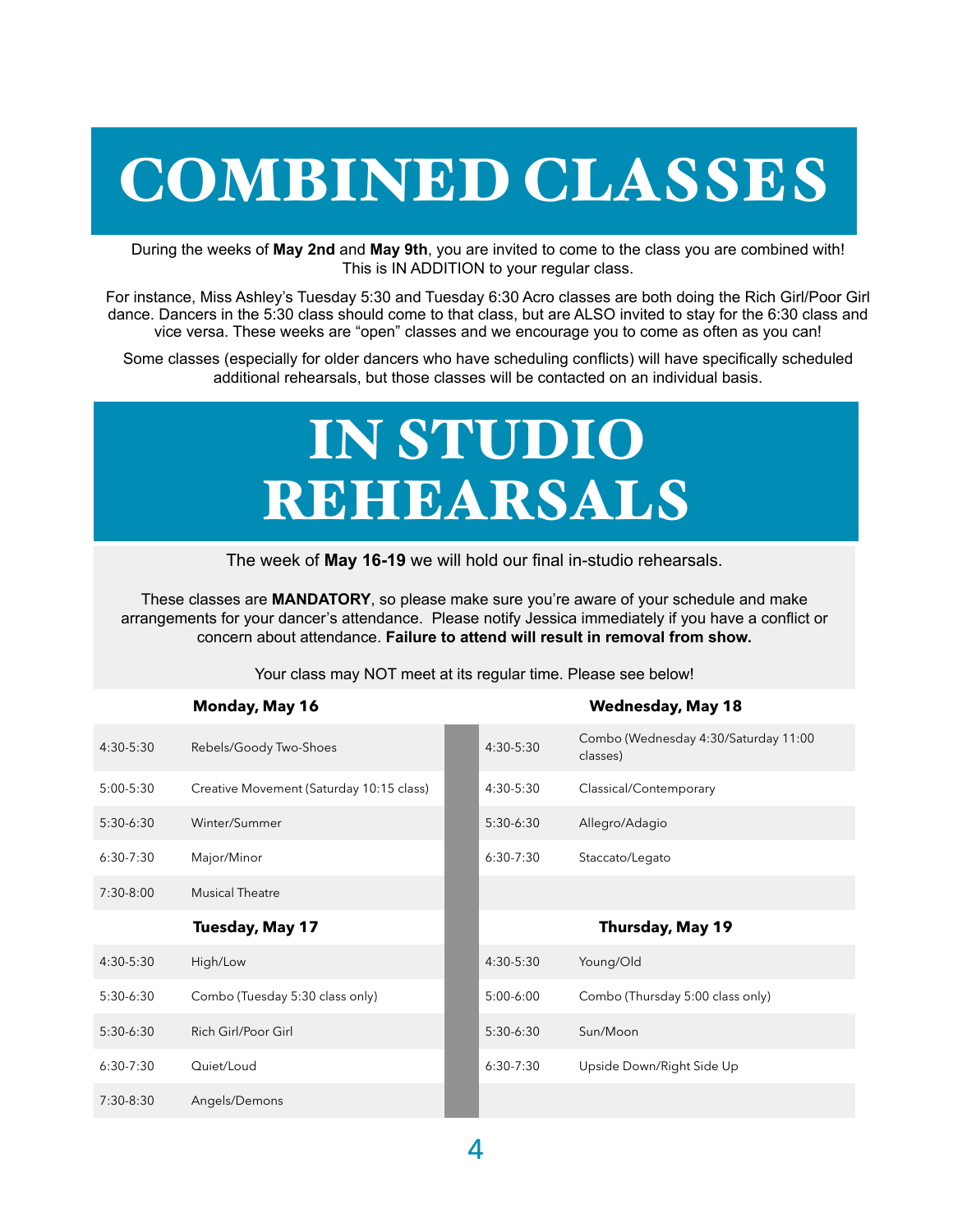## PHOTO SCHEDULE

## **Class photos will be taken May 13-14 at the studio.**

Photography orders are made ONLINE and should be done PRIOR to May 13th. Your dancer will need to come to pictures with a photo envelope (available at studio) with your online order number written on it.

Even if you do not intend to purchase photographs, please attend the photo session so your child can be in group picture that we will post in the studio!

| Friday, May 13<br><b>Competition Team</b>        |                                                                          | Saturday, May 14<br><b>Weekly Recital Classes</b>        |  |                                                                                         |  |
|--------------------------------------------------|--------------------------------------------------------------------------|----------------------------------------------------------|--|-----------------------------------------------------------------------------------------|--|
| 2:30 pm                                          | Soloists who are<br>available.                                           | $9:00 \text{ am}$<br>$9:20$ am<br>$9:30$ am<br>$9:50$ am |  | Rebels/Goody Two Shoes<br><b>Creative Movement</b><br>Major/Minor<br>Tuesday 5:30 Combo |  |
| 3:30 pm<br>$3:40$ pm<br>$3:50$ pm                | Grow<br>Light That Never<br>Still Here                                   | $10:00$ am<br>10:20 am<br>$10:35$ am<br>$10:55$ am       |  | Staccato/Legato<br>Wed 4:30/Sat 11 Combo<br>Angels/Demons<br>Thurs 5:00 Combo           |  |
| $4:00$ pm<br>4:10 pm<br>$4:20$ pm                | Leave A Light On<br>Special Two<br>Stepsisters                           | $11:10$ am<br>$11:30$ am<br>$11:50$ am                   |  | Sun/Moon<br>Quiet/Loud<br>A Musical                                                     |  |
| $4:30$ pm<br>$4:40$ pm<br>4:50 pm                | Devious<br>Bebop<br>Can You Hear Me?                                     | 12:00 pm<br>12:20 pm<br>12:40 pm                         |  | Summer/Winter<br>Allegro/Adagio<br>Young/Old                                            |  |
| $5:00$ pm<br>$5:30$ pm<br>$6:00$ pm              | Full Team<br><b>Newsies</b><br>Coffee Break                              | $1:00$ pm<br>1:20 pm<br>$1:40$ pm                        |  | Classical/Contemporary<br>High/Low<br>Rich Girl/Poor Girl                               |  |
| $6:20$ pm<br>$6:30$ pm<br>$6:40$ pm<br>$6:50$ pm | Carousel<br>Do It Like This<br>Writer In The Dark<br>You've Got a Friend | $2:00$ pm                                                |  | Upside Down/Right Side<br>Up                                                            |  |
| $7:00$ pm<br>$7:15$ pm<br>$7:20$ pm              | Piano Man<br>By Your Side<br><b>Hopelessly Devoted</b>                   |                                                          |  |                                                                                         |  |
| $7:30$ pm<br>$7:35$ pm<br>$7:45$ pm<br>7:55 pm   | Buzz Off<br>Puttin' On the Ritz<br>Proud Mary<br>Wonderland              |                                                          |  |                                                                                         |  |
| $8:05$ pm                                        | Remaining Soloists                                                       |                                                          |  |                                                                                         |  |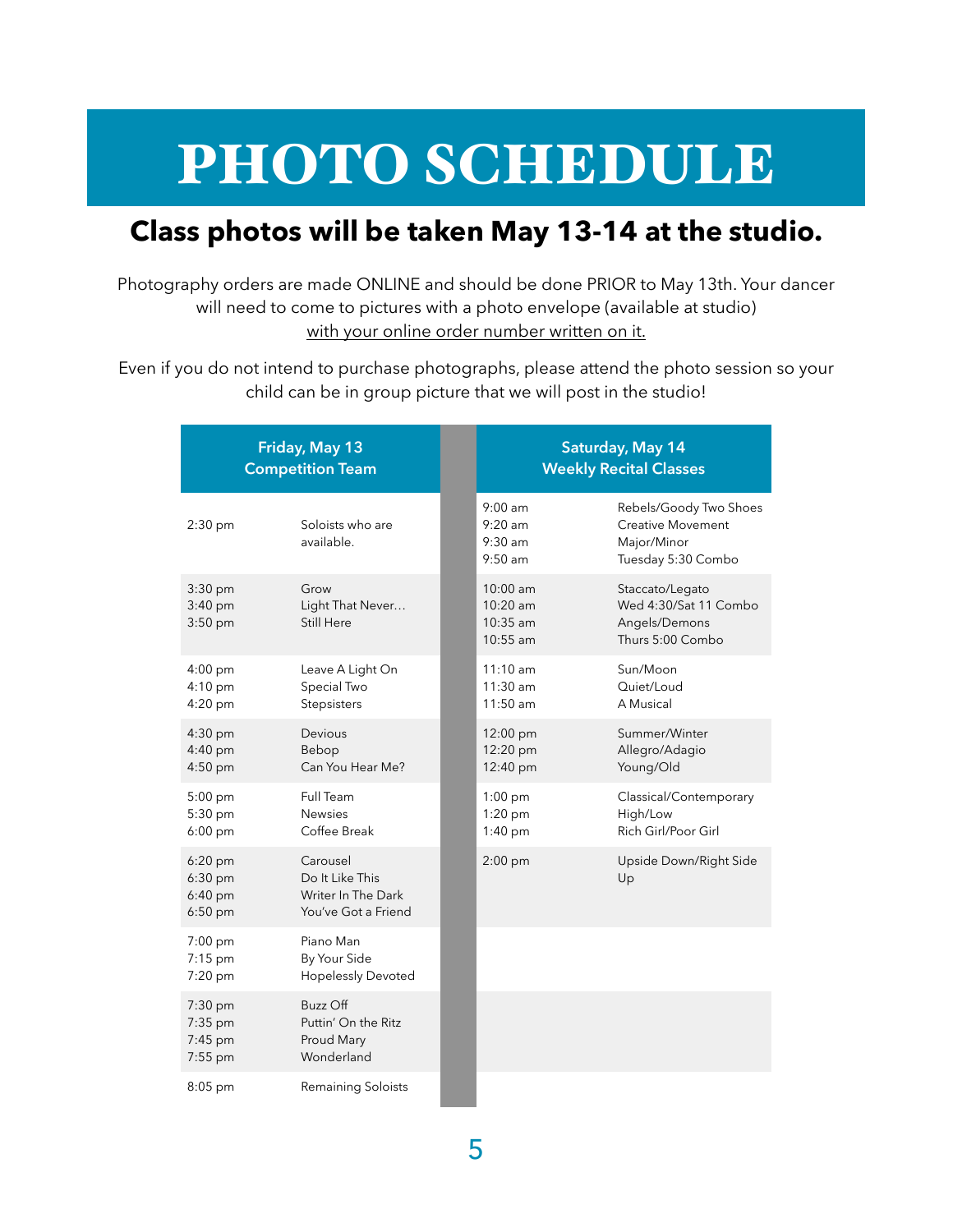# RECITAL SHOW ORDER

## **Saturday, May 21 AND Sunday, May 22**

## ACT I

Rebels/Goody Two-Shoes

Quiet/Loud

Creative Movement and All Combos

Upside Down

Allegro/Adagio

High/Low

Staccato/Legato

Rich Girl/Poor Girl

Sun/Moon

## ACT II

A Musical

Classical/Contemporary

Angels/Demons

Major/Minor

Winter/Summer

Young/Old

\*Note: There will be additions to the recital like senior solos, etc. which will allow for any quick changes. If your dances are back-toback, don't worry! We know that and will accommodate for it in the final show lineup!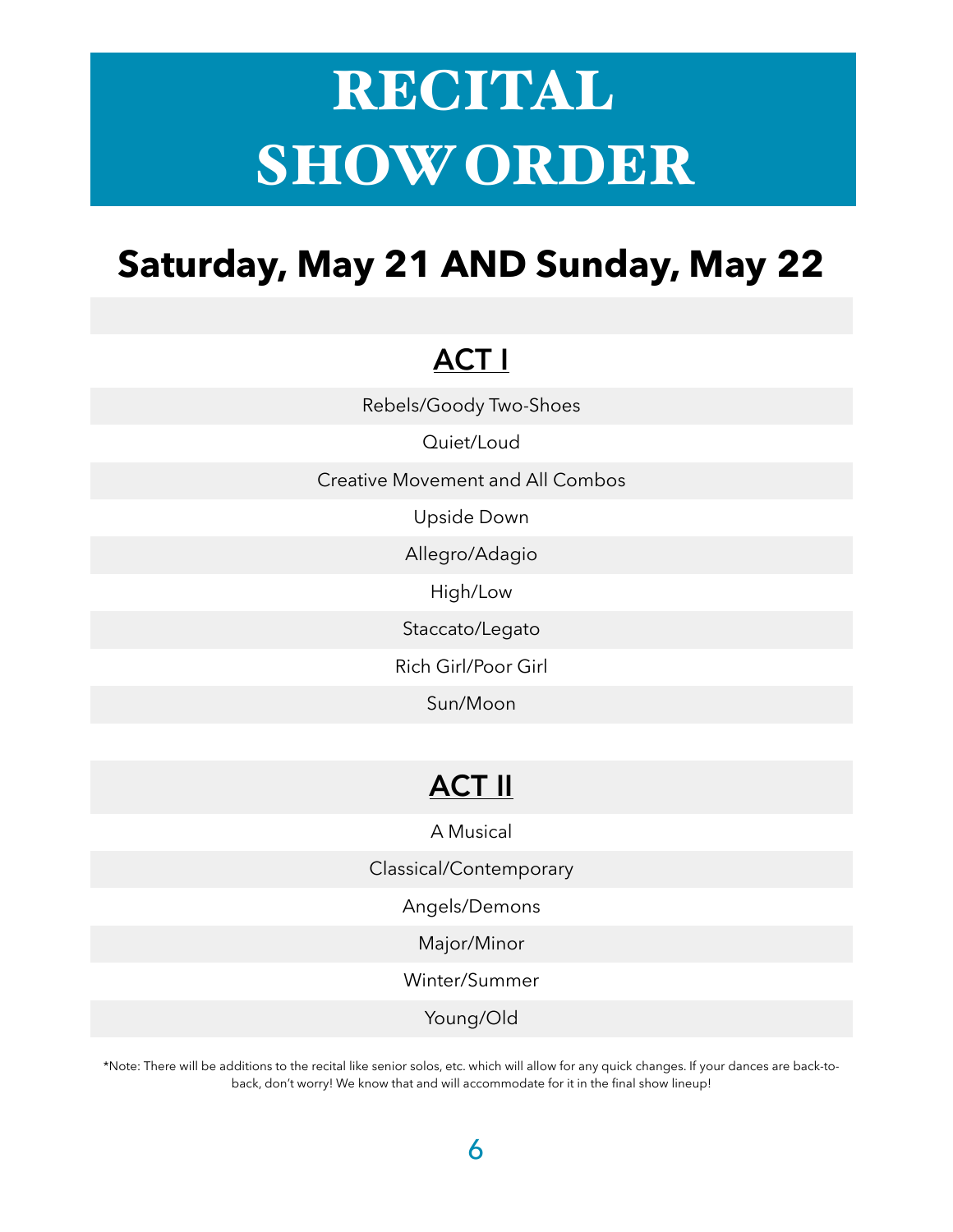# DRESS REHEARSAL

## **Friday, May 20 Highland High School**

### DRESS REHEARSAL IS MANDATORY! Failure to attend will result in removal from show.

"Dress Rehearsal" means full costume, full makeup, full hair. We try to run the show as closely as we can to an actual show experience, with the exception of stopping to fix technical and dancer issues on stage. Additionally, when not needed on stage or backstage, dancers may sit in the audience and watch each other perform.

Dress Rehearsal is not open to the public. Parents may stay in the audience, but please do not bring guests, including siblings. We expect a quiet, non-distracting audience so the dancers and technicians can focus on our performance!

Our show ends with a Finale that all dancers participate in. They will learn the choreography in class, but will need to rehearse it AT LEAST ONCE on stage. Once you have rehearsed your dance(es) and the Finale, you are free to go.

As you can imagine, there are many organizational items to address during dress rehearsal. We ask that you be prompt, prepared and patient as we work to make the best performance experience for your dancers!

## DRESS REHEARSAL SCHEDULE

- 4:00 pm Act I dancers dressed and ready to perform.
- 4:15 pm Run Finale.
- 4:45 pm \*\*Approximately\*\* Act I begins.
- 6:00 pm Act II dancers dressed and ready to perform.
- 6:15 pm \*\*Approximately\*\* Run Finale.
- 6:30 pm \*\*Approximately\*\* Act II begins.
- 7:45 pm \*\*Approximately\*\* Run Finale.